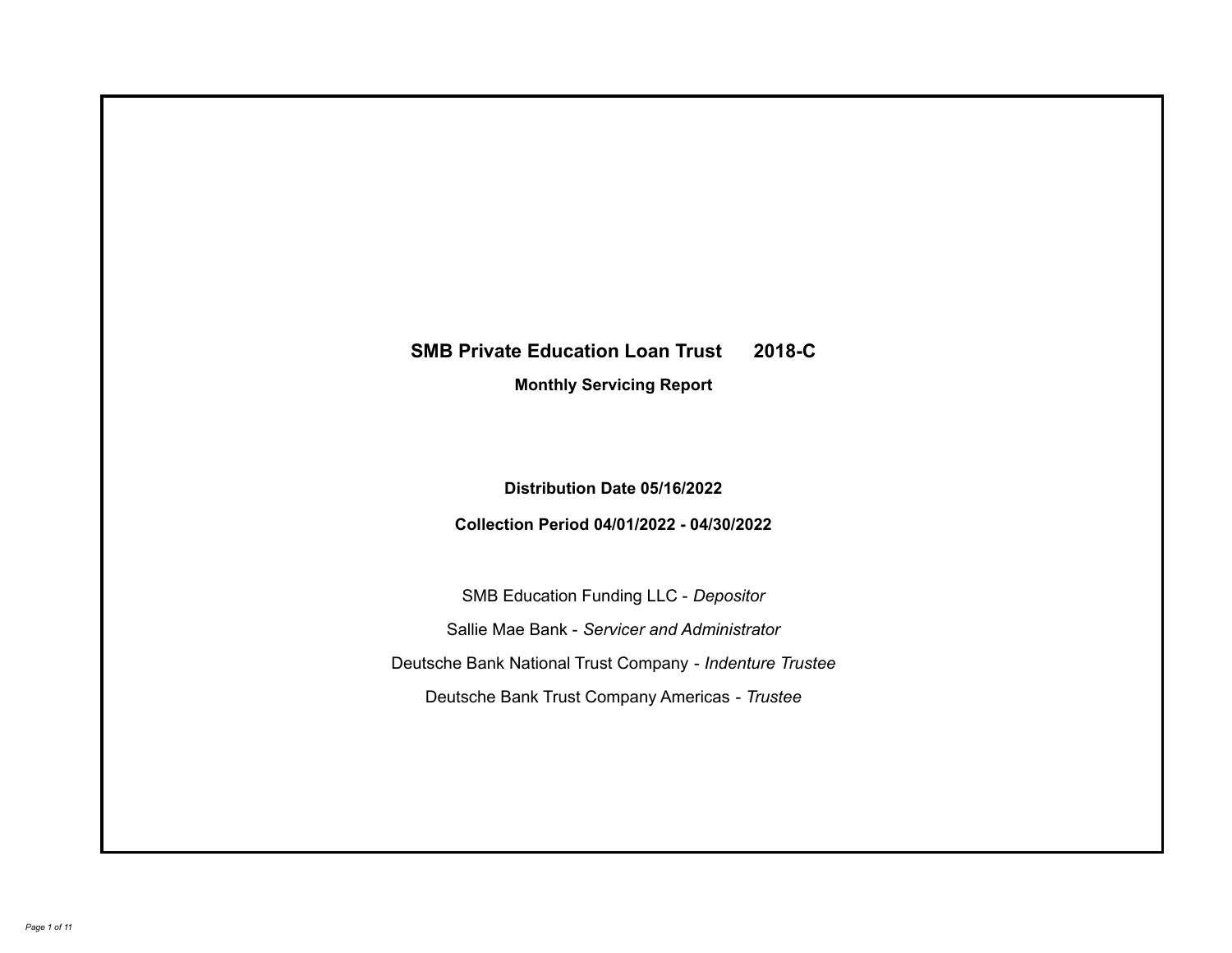A

 $\,$  C  $\,$ 

| A            | <b>Student Loan Portfolio Characteristics</b>                  |                                                 | <b>Settlement Date</b><br>09/19/2018 | 03/31/2022                        | 04/30/2022                        |
|--------------|----------------------------------------------------------------|-------------------------------------------------|--------------------------------------|-----------------------------------|-----------------------------------|
|              | <b>Principal Balance</b><br>Interest to be Capitalized Balance |                                                 | \$557,492,029.76<br>38,025,828.51    | \$299,862,002.69<br>13,112,862.34 | \$293,090,288.29<br>13,182,290.81 |
|              | Pool Balance                                                   |                                                 | \$595,517,858.27                     | \$312,974,865.03                  | \$306,272,579.10                  |
|              | Weighted Average Coupon (WAC)                                  |                                                 | 9.62%                                | 8.47%                             | 8.63%                             |
|              | Weighted Average Remaining Term                                |                                                 | 137.72                               | 127.76                            | 127.70                            |
|              | Number of Loans                                                |                                                 | 48,318                               | 26,828                            | 26,330                            |
|              | Number of Borrowers                                            |                                                 | 46,914                               | 26,125                            | 25,647                            |
|              | Pool Factor                                                    |                                                 |                                      | 0.525550763                       | 0.514296213                       |
|              |                                                                | Since Issued Total Constant Prepayment Rate (1) |                                      | 13.21%                            | 13.26%                            |
| B            | <b>Debt Securities</b>                                         | <b>Cusip/Isin</b>                               | 04/15/2022                           |                                   | 05/16/2022                        |
|              | A <sub>2</sub> A                                               | 78449QAB3                                       | \$130,416,273.94                     |                                   | \$127,049,758.76                  |
|              | A2B                                                            | 78449QAC1                                       | \$64,314,874.83                      |                                   | \$62,654,675.56                   |
|              | В                                                              | 78449QAD9                                       | \$40,000,000.00                      |                                   | \$40,000,000.00                   |
|              |                                                                |                                                 |                                      |                                   |                                   |
| $\mathsf{C}$ | <b>Certificates</b>                                            | Cusip/Isin                                      | 04/15/2022                           |                                   | 05/16/2022                        |
|              | Residual                                                       | 78449Q107                                       | \$100,000.00                         |                                   | \$100,000.00                      |
|              |                                                                |                                                 |                                      |                                   |                                   |

| count Balances          | 04/15/2022  | 05/16/2022     |
|-------------------------|-------------|----------------|
| Reserve Account Balance | .508.827.00 | \$1,508,827.00 |

| <b>Asset / Liability</b>               | 04/15/2022      | 05/16/2022      |
|----------------------------------------|-----------------|-----------------|
| Overcollateralization Percentage       | 25.00%          | 25.00%          |
| Specified Overcollateralization Amount | \$78.243.716.26 | \$76,568,144.78 |
| Actual Overcollateralization Amount    | \$78,243,716.26 | \$76,568,144.78 |

(1) For additional information, see 'Since Issued CPR Methodology' found in section VIII of this report .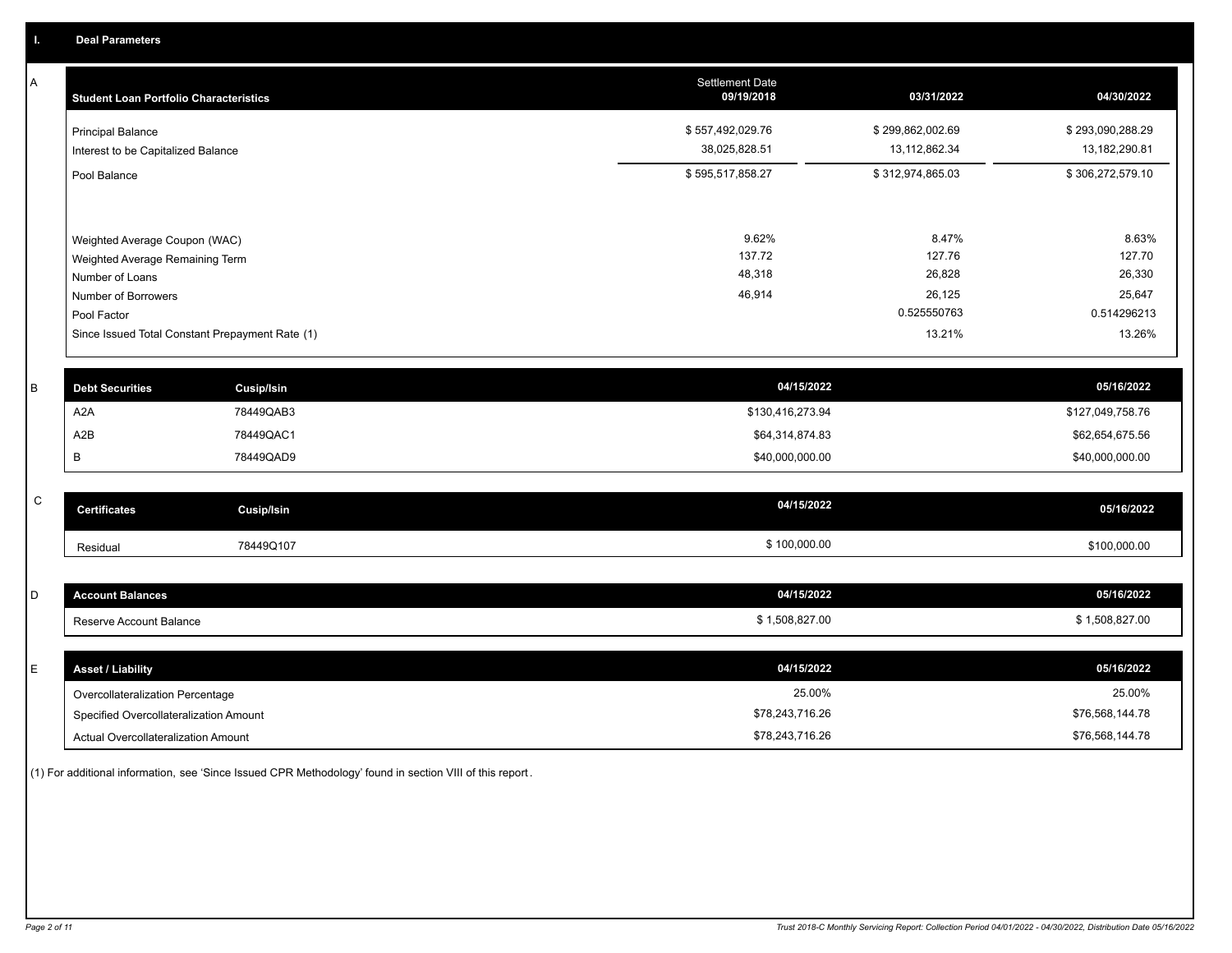## **II. 2018-C Trust Activity 04/01/2022 through 04/30/2022**

## **Total Principal Receipts \$ 6,325,285.03**  Other Principal Deposits 26,775.00 Servicer Principal Reimbursement 0.00 Seller Principal Reimbursement 0.00 Borrower Principal 6,298,510.03 A **Student Loan Principal Receipts**

### B **Student Loan Interest Receipts**

| <b>Total Interest Receipts</b>  | \$1,731,941.01 |
|---------------------------------|----------------|
| Other Interest Deposits         | 42.62          |
| Servicer Interest Reimbursement | 0.00           |
| Seller Interest Reimbursement   | 0.00           |
| Borrower Interest               | 1,731,898.39   |

| C       | <b>Recoveries on Realized Losses</b>                             | \$73,301.13     |
|---------|------------------------------------------------------------------|-----------------|
| D       | <b>Investment Income</b>                                         | \$2,080.94      |
| E.      | <b>Funds Borrowed from Next Collection Period</b>                | \$0.00          |
| F.      | <b>Funds Repaid from Prior Collection Period</b>                 | \$0.00          |
| G       | Loan Sale or Purchase Proceeds                                   | \$0.00          |
| H       | Initial Deposits to Distribution Account                         | \$0.00          |
|         | <b>Excess Transferred from Other Accounts</b>                    | \$0.00          |
| J       | <b>Borrower Benefit Reimbursements</b>                           | \$0.00          |
| K       | <b>Other Deposits</b>                                            | \$0.00          |
| ┕       | <b>Other Fees Collected</b>                                      | \$0.00          |
| М       | <b>AVAILABLE FUNDS</b>                                           | \$8,132,608.11  |
| N       | Non-Cash Principal Activity During Collection Period             | \$(446, 429.37) |
| $\circ$ | Aggregate Purchased Amounts by the Depositor, Servicer or Seller | \$26,817.62     |
| P       | Aggregate Loan Substitutions                                     | \$0.00          |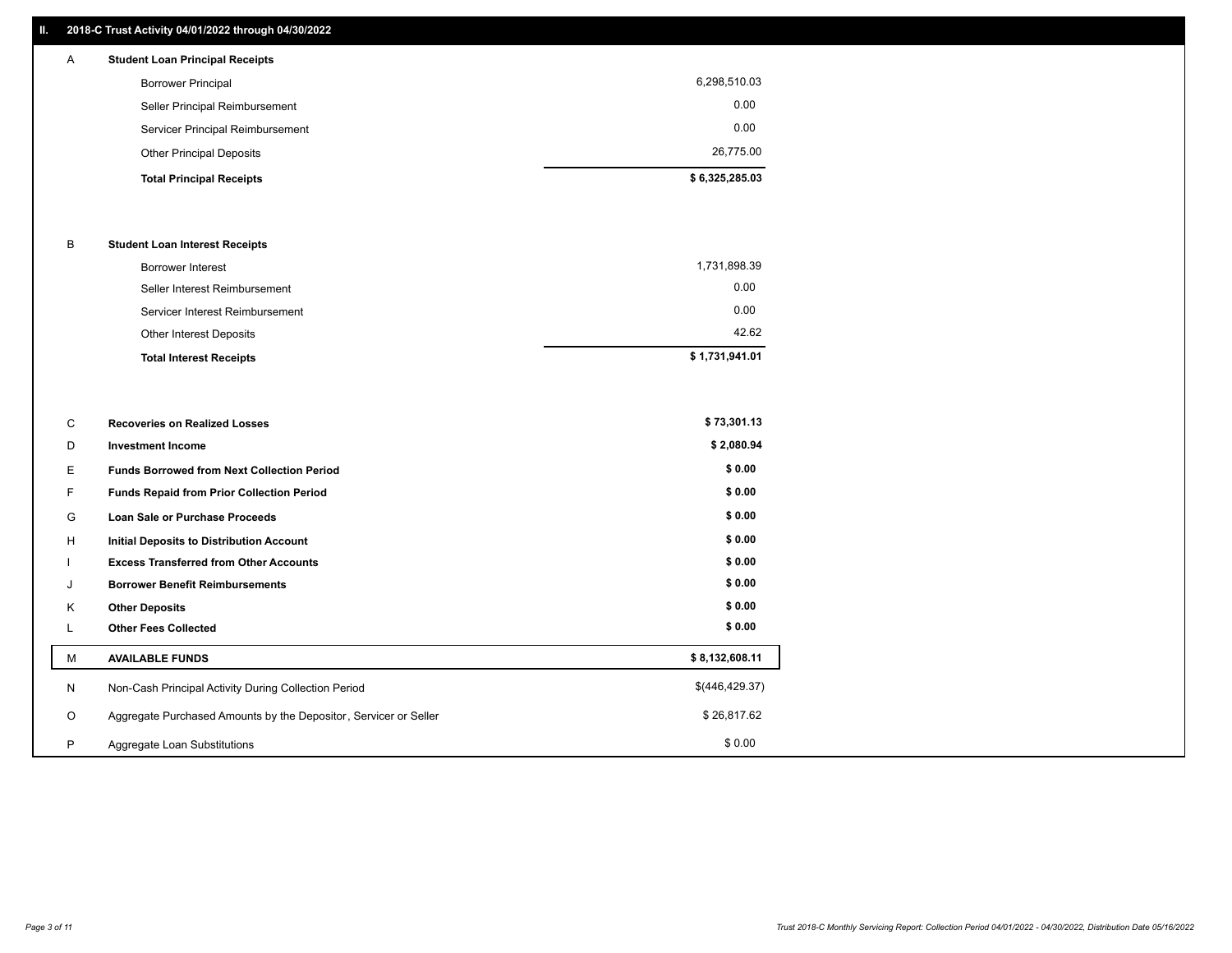| <b>Loans by Repayment Status</b> |                       |                          |         |                                                           |                |                            |                          |         |                                                           |                |                            |
|----------------------------------|-----------------------|--------------------------|---------|-----------------------------------------------------------|----------------|----------------------------|--------------------------|---------|-----------------------------------------------------------|----------------|----------------------------|
|                                  |                       |                          |         | 04/30/2022                                                |                |                            |                          |         | 03/31/2022                                                |                |                            |
|                                  |                       | <b>Wtd Avg</b><br>Coupon | # Loans | Principal and<br><b>Interest Accrued</b><br>to Capitalize | % of Principal | % of Loans in<br>Repay (1) | <b>Wtd Avg</b><br>Coupon | # Loans | Principal and<br><b>Interest Accrued</b><br>to Capitalize | % of Principal | % of Loans in<br>Repay (1) |
| INTERIM:                         | IN SCHOOL             | 9.78%                    | 1,018   | \$16,722,675.94                                           | 5.460%         | $-$ %                      | 9.62%                    | 1,045   | \$16,929,365.93                                           | 5.409%         | $-$ %                      |
|                                  | GRACE                 | 9.83%                    | 335     | \$5,282,539.87                                            | 1.725%         | $-$ %                      | 9.67%                    | 336     | \$5,294,253.18                                            | 1.692%         | $-$ %                      |
|                                  | <b>DEFERMENT</b>      | 9.31%                    | 1,525   | \$23,047,586.31                                           | 7.525%         | $-$ %                      | 9.09%                    | 1,525   | \$22,604,618.90                                           | 7.223%         | $-$ %                      |
| <b>REPAYMENT:</b>                | <b>CURRENT</b>        | 8.44%                    | 22,389  | \$245,270,950.32                                          | 80.083%        | 93.894%                    | 8.29%                    | 22,766  | \$250,945,377.85                                          | 80.181%        | 93.585%                    |
|                                  | 30-59 DAYS DELINQUENT | 9.37%                    | 382     | \$5,871,876.05                                            | 1.917%         | 2.248%                     | 9.20%                    | 403     | \$6,061,383.34                                            | 1.937%         | 2.260%                     |
|                                  | 60-89 DAYS DELINQUENT | 8.91%                    | 194     | \$3,271,664.17                                            | 1.068%         | 1.252%                     | 9.05%                    | 241     | \$3,759,820.42                                            | 1.201%         | 1.402%                     |
|                                  | 90+ DAYS DELINQUENT   | 9.57%                    | 185     | \$2,791,219.13                                            | 0.911%         | 1.069%                     | 9.26%                    | 186     | \$2,901,153.09                                            | 0.927%         | 1.082%                     |
|                                  | <b>FORBEARANCE</b>    | 7.84%                    | 302     | \$4,014,067.31                                            | 1.311%         | 1.537%                     | 7.63%                    | 326     | \$4,478,892.32                                            | 1.431%         | 1.670%                     |
| <b>TOTAL</b>                     |                       |                          | 26,330  | \$306,272,579.10                                          | 100.00%        | 100.00%                    |                          | 26,828  | \$312,974,865.03                                          | 100.00%        | 100.00%                    |

Percentages may not total 100% due to rounding \*

1 Loans classified in "Repayment" include any loan for which interim interest only, \$25 fixed payments or full principal and interest payments are due.

|                |                                                | <b>Loans by Borrower Status</b> |         |                                                                  |                                                                                                                            |                                |                          |         |                                                           |                |                                |  |
|----------------|------------------------------------------------|---------------------------------|---------|------------------------------------------------------------------|----------------------------------------------------------------------------------------------------------------------------|--------------------------------|--------------------------|---------|-----------------------------------------------------------|----------------|--------------------------------|--|
|                |                                                |                                 |         | 04/30/2022                                                       |                                                                                                                            |                                | 03/31/2022               |         |                                                           |                |                                |  |
|                |                                                | <b>Wtd Avg</b><br>Coupon        | # Loans | <b>Principal and</b><br><b>Interest Accrued</b><br>to Capitalize | % of Principal                                                                                                             | % of Loans in<br>P&I Repay (2) | <b>Wtd Avg</b><br>Coupon | # Loans | Principal and<br><b>Interest Accrued</b><br>to Capitalize | % of Principal | % of Loans in<br>P&I Repay (2) |  |
| INTERIM:       | IN SCHOOL                                      | 9.33%                           | 1,908   | \$30,476,358.30                                                  | 9.951%                                                                                                                     | $-$ %                          | 9.17%                    | 1,937   | \$30,654,082.88                                           | 9.794%         | $-$ %                          |  |
|                | <b>GRACE</b>                                   | 9.52%                           | 585     | \$9,140,696.82                                                   | 2.984%                                                                                                                     | $-$ %                          | 9.33%                    | 604     | \$9,460,979.16                                            | 3.023%         | $-$ %                          |  |
|                | <b>DEFERMENT</b>                               | 9.01%                           | 2,789   | \$39,399,585.19                                                  | 12.864%                                                                                                                    | $-$ %                          | 8.80%                    | 2,791   | \$39,118,126.80                                           | 12.499%        | $-$ %                          |  |
| P&I REPAYMENT: | <b>CURRENT</b>                                 | 8.40%                           | 20,007  | \$211,619,143.86                                                 | 69.095%                                                                                                                    | 93.119%                        | 8.25%                    | 20,358  | \$216,765,735.14                                          | 69.260%        | 92.737%                        |  |
|                | 30-59 DAYS DELINQUENT                          | 9.37%                           | 371     | \$5,720,925.94                                                   | 1.868%                                                                                                                     | 2.517%                         | 9.21%                    | 395     | \$5,976,776.10                                            | 1.910%         | 2.557%                         |  |
|                | 60-89 DAYS DELINQUENT                          | 8.92%                           | 189     | \$3,216,419.99                                                   | 1.050%                                                                                                                     | 1.415%                         | 9.05%                    | 236     | \$3,667,630.25                                            | 1.172%         | 1.569%                         |  |
|                | 90+ DAYS DELINQUENT                            | 9.57%                           | 179     | \$2,685,381.69                                                   | 0.877%                                                                                                                     | 1.182%                         | 9.25%                    | 181     | \$2,852,642.38                                            | 0.911%         | 1.220%                         |  |
|                | FORBEARANCE                                    | 7.84%                           | 302     | \$4,014,067.31                                                   | 1.311%                                                                                                                     | 1.766%                         | 7.63%                    | 326     | \$4,478,892.32                                            | 1.431%         | 1.916%                         |  |
| <b>TOTAL</b>   | Percentages may not total 100% due to rounding |                                 | 26,330  | \$306,272,579.10                                                 | 100.00%                                                                                                                    | 100.00%                        |                          | 26,828  | \$312,974,865.03                                          | 100.00%        | 100.00%                        |  |
| 2              |                                                |                                 |         |                                                                  | Loans classified in "P&I Repayment" includes only those loans for which scheduled principal and interest payments are due. |                                |                          |         |                                                           |                |                                |  |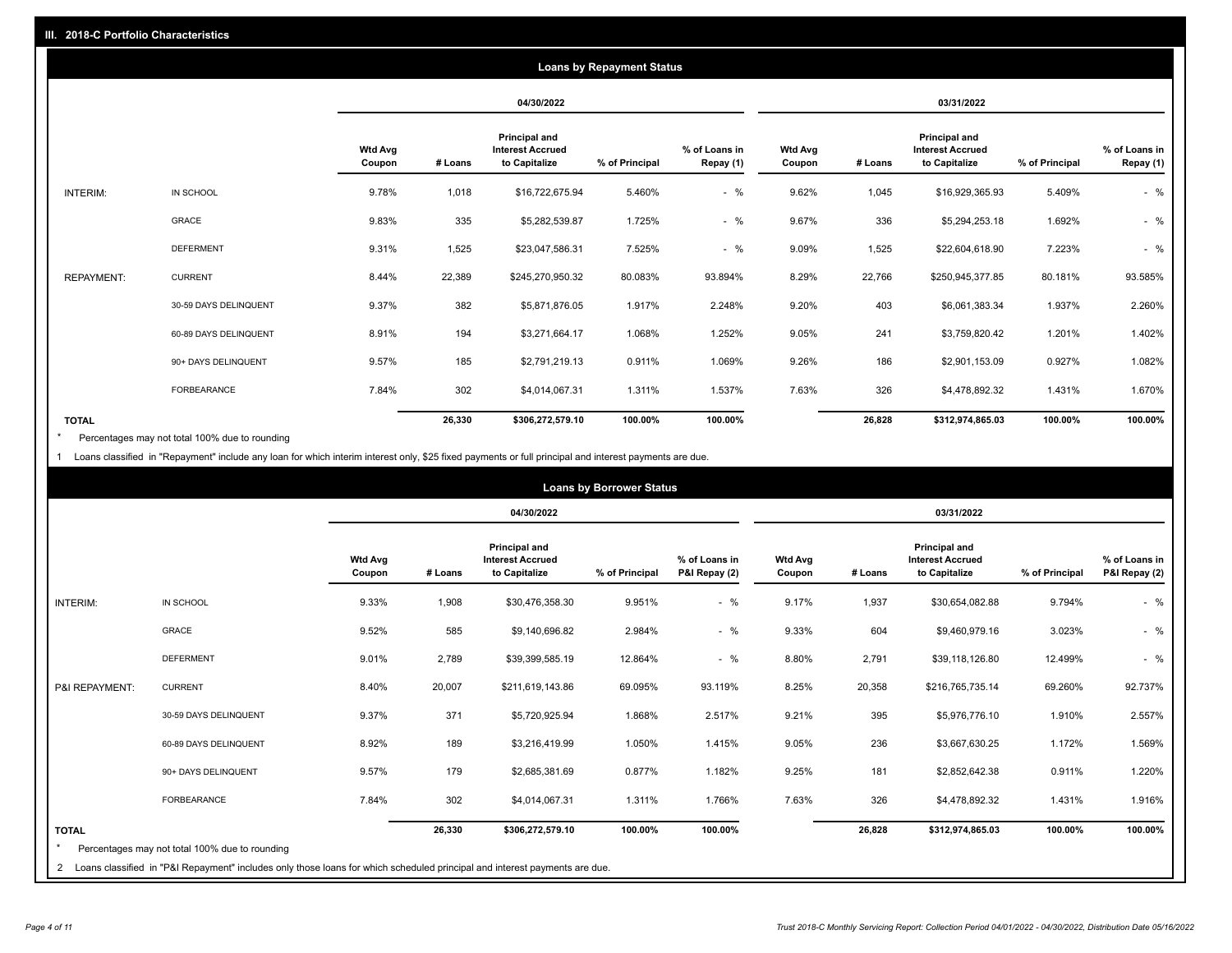|                                                                                                  | 4/30/2022        | 3/31/2022        |
|--------------------------------------------------------------------------------------------------|------------------|------------------|
| Pool Balance                                                                                     | \$306,272,579.10 | \$312,974,865.03 |
| Total # Loans                                                                                    | 26,330           | 26,828           |
| Total # Borrowers                                                                                | 25,647           | 26,125           |
| Weighted Average Coupon                                                                          | 8.63%            | 8.47%            |
| Weighted Average Remaining Term                                                                  | 127.70           | 127.76           |
| Percent of Pool - Cosigned                                                                       | 93.4%            | 93.3%            |
| Percent of Pool - Non Cosigned                                                                   | 6.6%             | 6.7%             |
| Borrower Interest Accrued for Period                                                             | \$2,059,576.06   | \$2,135,780.37   |
| Outstanding Borrower Interest Accrued                                                            | \$15,913,008.40  | \$15,916,982.29  |
| Gross Principal Realized Loss - Periodic *                                                       | \$718,187.86     | \$840,407.48     |
| Gross Principal Realized Loss - Cumulative *                                                     | \$18,452,503.90  | \$17,734,316.04  |
| Recoveries on Realized Losses - Periodic                                                         | \$73,301.13      | \$104,135.23     |
| Recoveries on Realized Losses - Cumulative                                                       | \$2,047,750.54   | \$1,974,449.41   |
| Net Losses - Periodic                                                                            | \$644,886.73     | \$736,272.25     |
| Net Losses - Cumulative                                                                          | \$16,404,753.36  | \$15,759,866.63  |
| Non-Cash Principal Activity - Capitalized Interest                                               | \$277,391.86     | \$1,470,550.97   |
| Since Issued Total Constant Prepayment Rate (CPR) (1)                                            | 13.26%           | 13.21%           |
| <b>Loan Substitutions</b>                                                                        | \$0.00           | \$0.00           |
| <b>Cumulative Loan Substitutions</b>                                                             | \$0.00           | \$0.00           |
| <b>Unpaid Servicing Fees</b>                                                                     | \$0.00           | \$0.00           |
| <b>Unpaid Administration Fees</b>                                                                | \$0.00           | \$0.00           |
| <b>Unpaid Carryover Servicing Fees</b>                                                           | \$0.00           | \$0.00           |
| Note Interest Shortfall                                                                          | \$0.00           | \$0.00           |
| Loans in Modification                                                                            | \$16,515,039.38  | \$17,089,409.44  |
| % of Loans in Modification as a % of Loans in Repayment (P&I)                                    | 7.40%            | 7.46%            |
|                                                                                                  |                  |                  |
| % Annualized Gross Principal Realized Loss - Periodic as a %<br>of Loans in Repayment (P&I) * 12 | 3.86%            | 4.40%            |
| % Gross Principal Realized Loss - Cumulative as a % of                                           |                  |                  |

\* In accordance with the Servicer's current policies and procedures, after September 1, 2017 loans subject to bankruptcy claims generally will not be reported as a charged- off unless and until they are delinquent for 120

3.10% 2.98%

(1) For additional information, see 'Since Issued CPR Methodology' found in section VIII of this report .

Original Pool Balance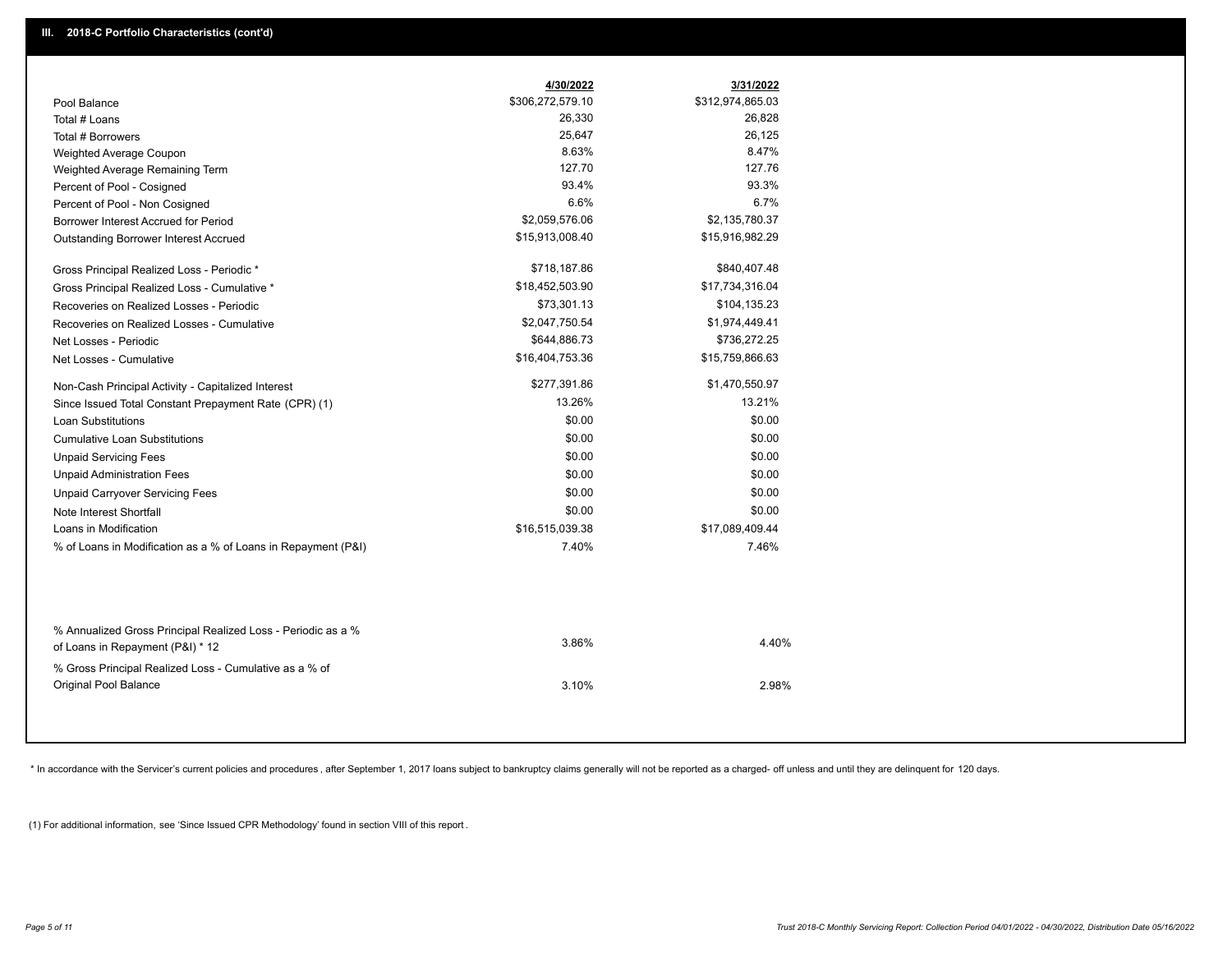#### **Loan Program**  A

|                                    | Weighted<br>Average | # LOANS | <b>\$ AMOUNT</b> | $%$ *    |
|------------------------------------|---------------------|---------|------------------|----------|
| - Smart Option Interest-Only Loans | 7.54%               | 5,821   | \$46,992,231.61  | 15.343%  |
| - Smart Option Fixed Pay Loans     | 8.65%               | 6,496   | \$90,160,050.47  | 29.438%  |
| - Smart Option Deferred Loans      | 8.93%               | 14,013  | \$169,120,297.02 | 55.219%  |
| - Other Loan Programs              | $0.00\%$            | $\sim$  | \$0.00           | 0.000%   |
| Total                              | 8.63%               | 26,330  | \$306,272,579.10 | 100.000% |

\* Percentages may not total 100% due to rounding

B

C

**Index Type**

|                       | Weighted<br>Average | # LOANS | <b>\$ AMOUNT</b> | $%$ *     |
|-----------------------|---------------------|---------|------------------|-----------|
| - Fixed Rate Loans    | 9.14%               | 8,144   | \$103,750,730.77 | 33.875%   |
| - LIBOR Indexed Loans | 8.37%               | 18,186  | \$202,521,848.33 | 66.125%   |
| - Other Index Rates   | $0.00\%$            | 0       | \$0.00           | $0.000\%$ |
| <b>Total</b>          | 8.63%               | 26,330  | \$306,272,579.10 | 100.000%  |

\* Percentages may not total 100% due to rounding

## **Weighted Average Recent FICO**

| (2)<br>Wtd Avg Recent FICO Band | # LOANS     | <b>S AMOUNT</b>  | $%$ *     |
|---------------------------------|-------------|------------------|-----------|
| 0 - 639                         | 1,652       | \$19,439,434.84  | 6.347%    |
| 640 - 669                       | 1,580       | \$18,751,942.14  | 6.123%    |
| 670 - 699                       | 2,748       | \$33,518,944.04  | 10.944%   |
| 700 - 739                       | 5,469       | \$66,214,323.41  | 21.619%   |
| $740 +$                         | 14,881      | \$168,347,934.67 | 54.967%   |
| $N/A$ <sub>(1)</sub>            | $\mathbf 0$ | \$0.00           | $0.000\%$ |
| <b>Total</b>                    | 26,330      | \$306,272,579.10 | 100.000%  |
|                                 |             |                  |           |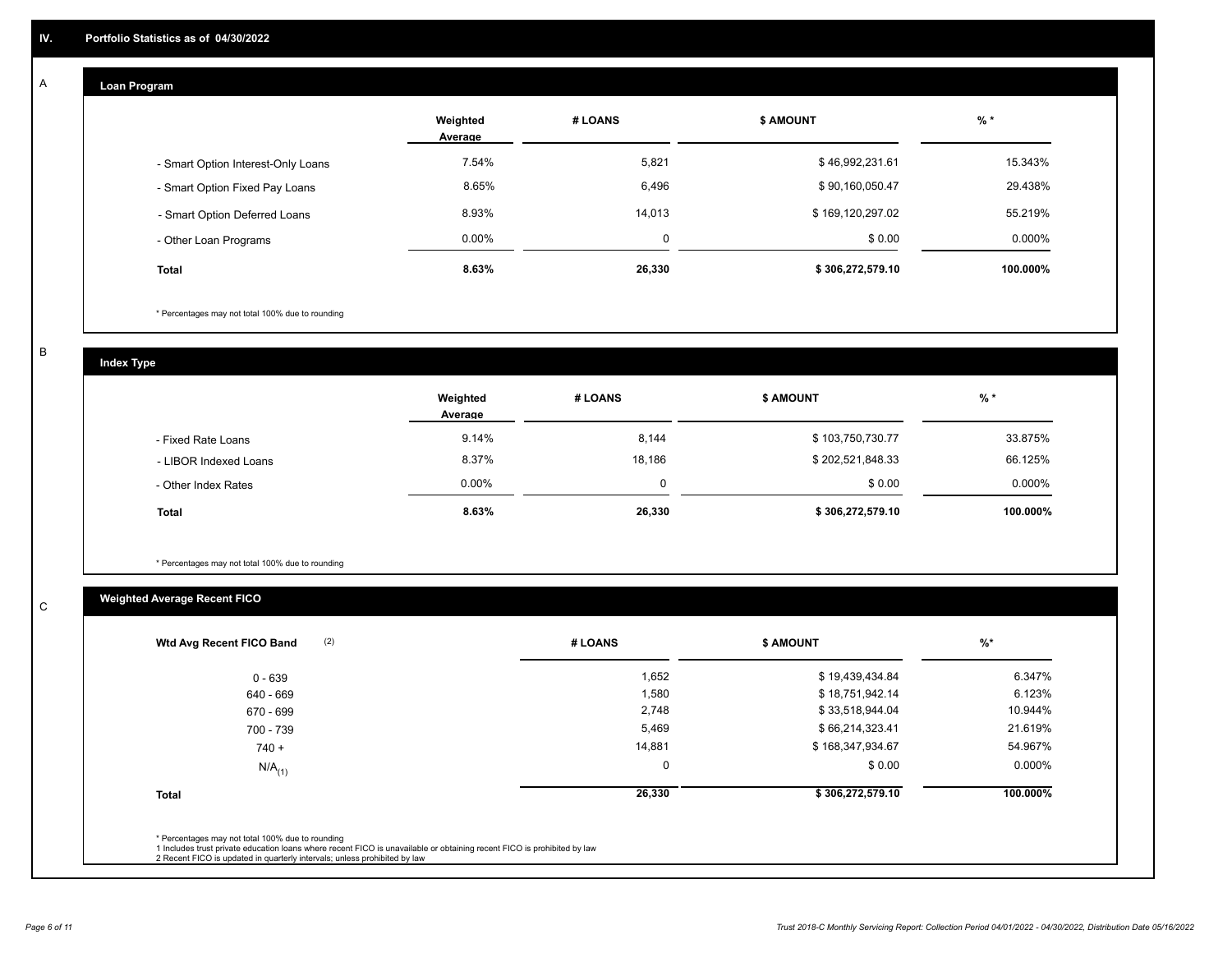| V. |       | 2018-C Reserve Account and Principal Distribution Calculations                       |                  |  |
|----|-------|--------------------------------------------------------------------------------------|------------------|--|
| А. |       | <b>Reserve Account</b>                                                               |                  |  |
|    |       | Specified Reserve Account Balance                                                    | \$1,508,827.00   |  |
|    |       | Actual Reserve Account Balance                                                       | \$1,508,827.00   |  |
| В. |       | <b>Principal Distribution Amount</b>                                                 |                  |  |
|    | i.    | Class A Notes Outstanding                                                            | \$194,731,148.77 |  |
|    | ii.   | Pool Balance                                                                         | \$306,272,579.10 |  |
|    | iii.  | First Priority Principal Distribution Amount (i - ii)                                | \$0.00           |  |
|    | iv.   | Class A and B Notes Outstanding                                                      | \$234,731,148.77 |  |
|    | v.    | First Priority Principal Distribution Amount                                         | \$0.00           |  |
|    | vi.   | Pool Balance                                                                         | \$306,272,579.10 |  |
|    | vii.  | Specified Overcollateralization Amount                                               | \$76,568,144.78  |  |
|    | viii. | Regular Principal Distribution Amount (if (iv > 0, (iv - v) - (vi - vii))            | \$5,026,714.45   |  |
|    | ix.   | Pool Balance                                                                         | \$306,272,579.10 |  |
|    | х.    | 10% of Initial Pool Balance                                                          | \$59,551,785.83  |  |
|    | xi.   | First Priority Principal Distribution Amount                                         | \$0.00           |  |
|    | xii.  | Regular Principal Distribution Amount                                                | \$5,026,714.45   |  |
|    | xiii. | Available Funds (after payment of waterfall items A through I)                       | \$2,297,583.89   |  |
|    |       | xiv. Additional Principal Distribution Amount (if(vi <= x,min(xiii, vi - xi - xii))) | \$0.00           |  |
|    |       |                                                                                      |                  |  |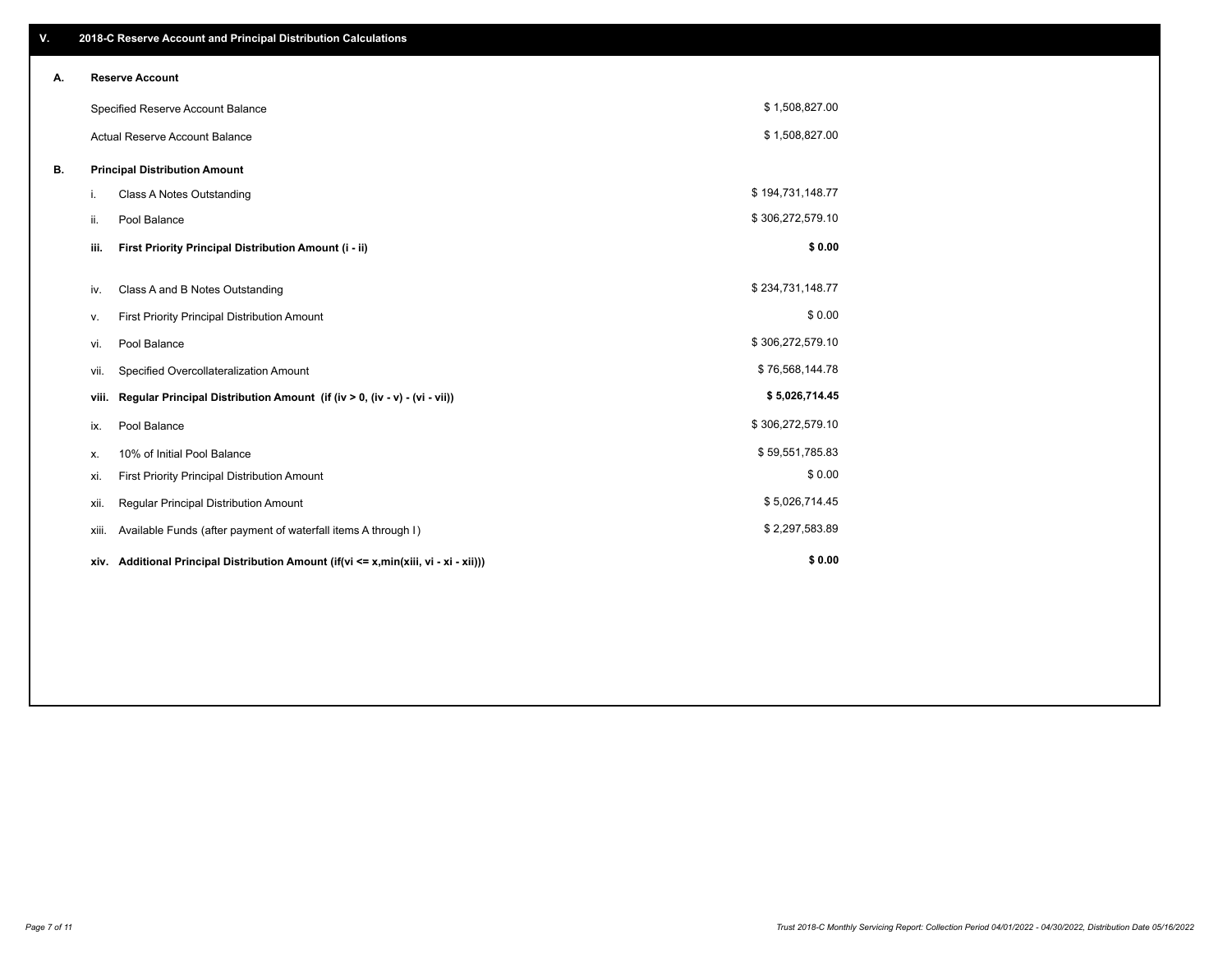|                              |                                                         | Paid           | <b>Funds Balance</b> |
|------------------------------|---------------------------------------------------------|----------------|----------------------|
| <b>Total Available Funds</b> |                                                         |                | \$8,132,608.11       |
| A                            | <b>Trustee Fees</b>                                     | \$0.00         | \$8,132,608.11       |
| В                            | <b>Servicing Fees</b>                                   | \$199,908.00   | \$7,932,700.11       |
| C                            | i. Administration Fees                                  | \$8,333.00     | \$7,924,367.11       |
|                              | ii. Unreimbursed Administrator Advances plus any Unpaid | \$0.00         | \$7,924,367.11       |
| D                            | Class A Noteholders Interest Distribution Amount        | \$466,735.44   | \$7,457,631.67       |
| Е                            | First Priority Principal Payment                        | \$0.00         | \$7,457,631.67       |
| F.                           | Class B Noteholders Interest Distribution Amount        | \$133,333.33   | \$7,324,298.34       |
| G                            | <b>Reinstatement Reserve Account</b>                    | \$0.00         | \$7,324,298.34       |
| H                            | Regular Principal Distribution                          | \$5,026,714.45 | \$2,297,583.89       |
|                              | <b>Carryover Servicing Fees</b>                         | \$0.00         | \$2,297,583.89       |
| J                            | Additional Principal Distribution Amount                | \$0.00         | \$2,297,583.89       |
| Κ                            | Unpaid Expenses of Trustee                              | \$0.00         | \$2,297,583.89       |
| L                            | Unpaid Expenses of Administrator                        | \$0.00         | \$2,297,583.89       |
| М                            | Remaining Funds to the Residual Certificateholders      | \$2,297,583.89 | \$0.00               |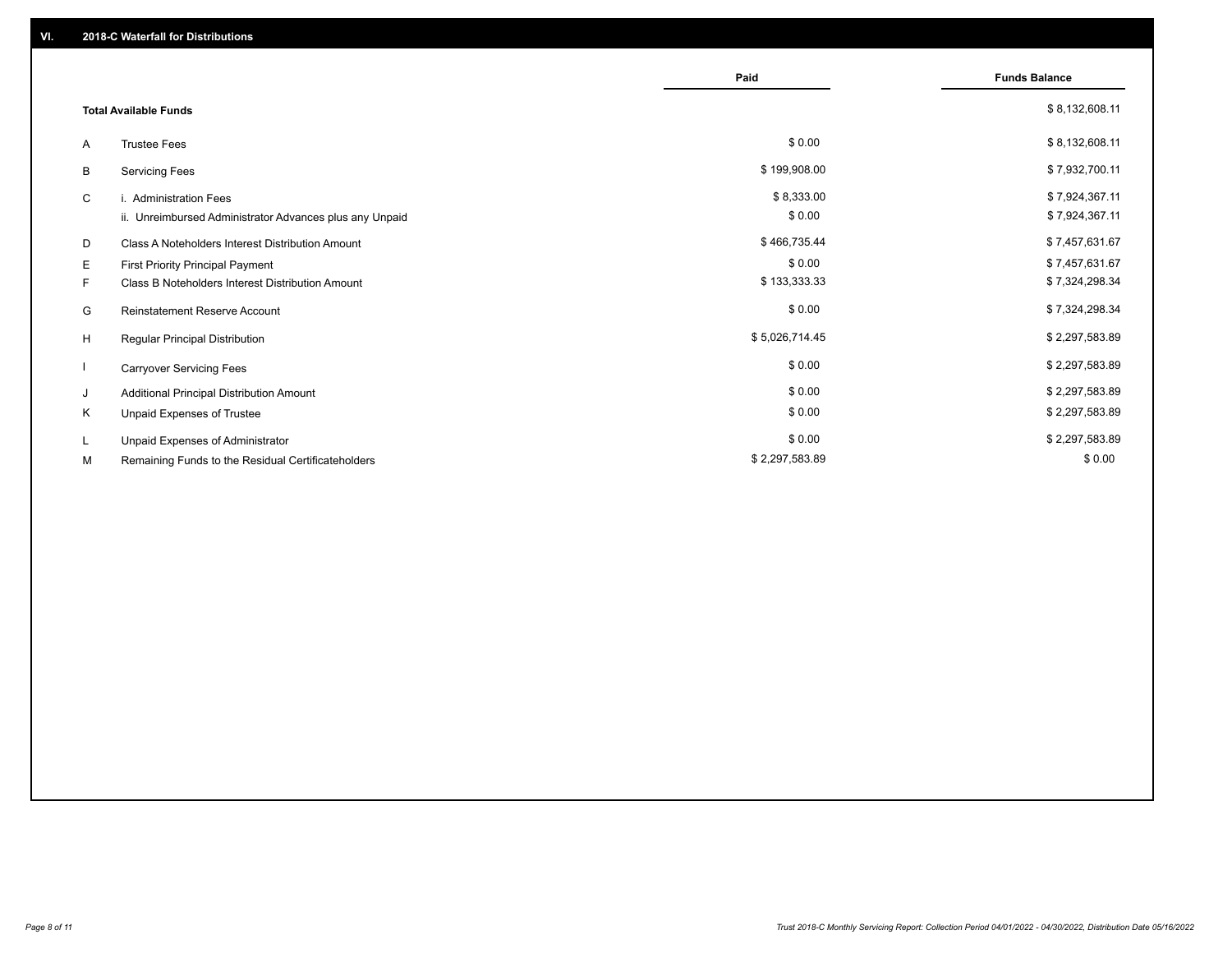| <b>Distribution Amounts</b>                                |                         |                         |                         |  |  |
|------------------------------------------------------------|-------------------------|-------------------------|-------------------------|--|--|
|                                                            | A <sub>2</sub> A        | A <sub>2</sub> B        | в                       |  |  |
| Cusip/Isin                                                 | 78449QAB3               | 78449QAC1               | 78449QAD9               |  |  |
| <b>Beginning Balance</b>                                   | \$130,416,273.94        | \$64,314,874.83         | \$40,000,000.00         |  |  |
| Index                                                      | <b>FIXED</b>            | <b>LIBOR</b>            | <b>FIXED</b>            |  |  |
| Spread/Fixed Rate                                          | 3.63%                   | 0.75%                   | 4.00%                   |  |  |
| Record Date (Days Prior to Distribution)                   | 1 NEW YORK BUSINESS DAY | 1 NEW YORK BUSINESS DAY | 1 NEW YORK BUSINESS DAY |  |  |
| <b>Accrual Period Begin</b>                                | 4/15/2022               | 4/15/2022               | 4/15/2022               |  |  |
| <b>Accrual Period End</b>                                  | 5/15/2022               | 5/16/2022               | 5/15/2022               |  |  |
| Daycount Fraction                                          | 0.08333333              | 0.08611111              | 0.08333333              |  |  |
| Interest Rate*                                             | 3.63000%                | 1.30414%                | 4.00000%                |  |  |
| <b>Accrued Interest Factor</b>                             | 0.003025000             | 0.001123009             | 0.003333333             |  |  |
| <b>Current Interest Due</b>                                | \$394,509.23            | \$72,226.21             | \$133,333.33            |  |  |
| Interest Shortfall from Prior Period Plus Accrued Interest | $\mathsf{\$}$ -         | $$ -$                   | $\mathsf{\$}$ -         |  |  |
| <b>Total Interest Due</b>                                  | \$394,509.23            | \$72,226.21             | \$133,333.33            |  |  |
| <b>Interest Paid</b>                                       | \$394,509.23            | \$72,226.21             | \$133,333.33            |  |  |
| <b>Interest Shortfall</b>                                  | $\mathsf{\$}$ -         | $$ -$                   | $$ -$                   |  |  |
| <b>Principal Paid</b>                                      | \$3,366,515.18          | \$1,660,199.27          | $\mathsf{\$}$ -         |  |  |
| <b>Ending Principal Balance</b>                            | \$127,049,758.76        | \$62,654,675.56         | \$40,000,000.00         |  |  |
| Paydown Factor                                             | 0.015372215             | 0.015372215             | 0.000000000             |  |  |
| <b>Ending Balance Factor</b>                               | 0.580135885             | 0.580135885             | 1.000000000             |  |  |

\* Pay rates for Current Distribution. For the interest rates applicable to the next distribution date, please see https://www.salliemae.com/about/investors/data/SMBabrate.txt.

**VII. 2018-C Distributions**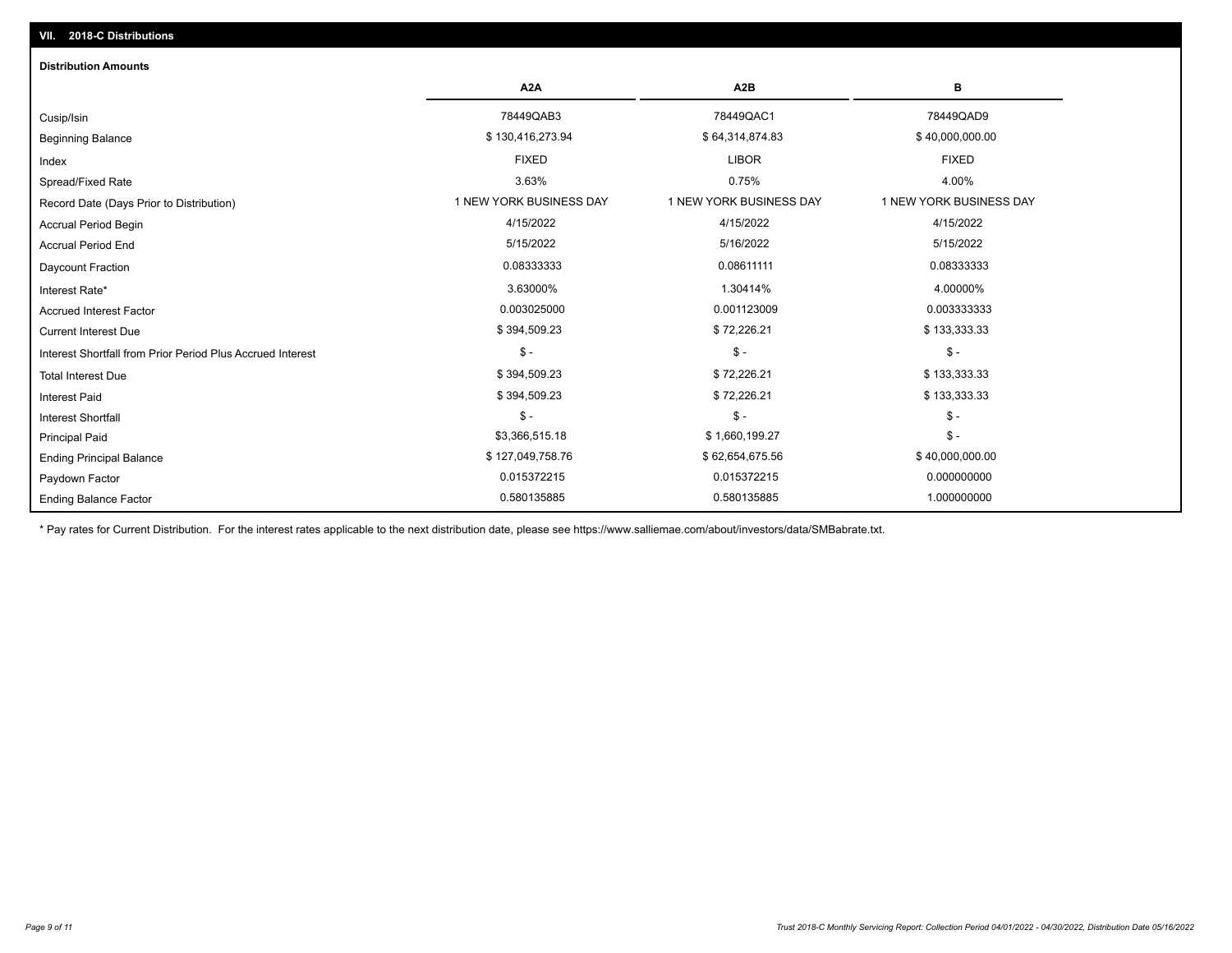## **Since Issued Total CPR**

$$
\text{total cPR} = 1 - \left(\frac{APB}{PPB}\right)^{\left(\frac{12}{MSC}\right)}
$$

APB = Actual period-end Pool Balance PPB = Projected period-end Pool Balance assuming no prepayments and no defaults Pool Balance = Sum(Principal Balance + Interest Accrued to Capitalize Balance) MSC = Months Since Cut-Off

I J Ι

## **Since-Issued Total Constant Prepayment Rate (CPR)**

Since-Issued Total CPR measures prepayments, both voluntary and involuntary, for a trust student loan pool over the life of a transaction. For each trust distribution, the actual month-end pool balance is compared against a month-end pool balance originally projected at issuance assuming no prepayments and defaults. For purposes of Since- Issued Total CPR calculations, projected period end pool balance assumes in-school status loans have up to a six month grace period before moving to repayment, grace status loans remain in grace status until their status end date and then to move to full principal and interest repayment, loans subject to interim interest or fixed payments during their in-school and grace period continue paying interim interest or fixed payments until full